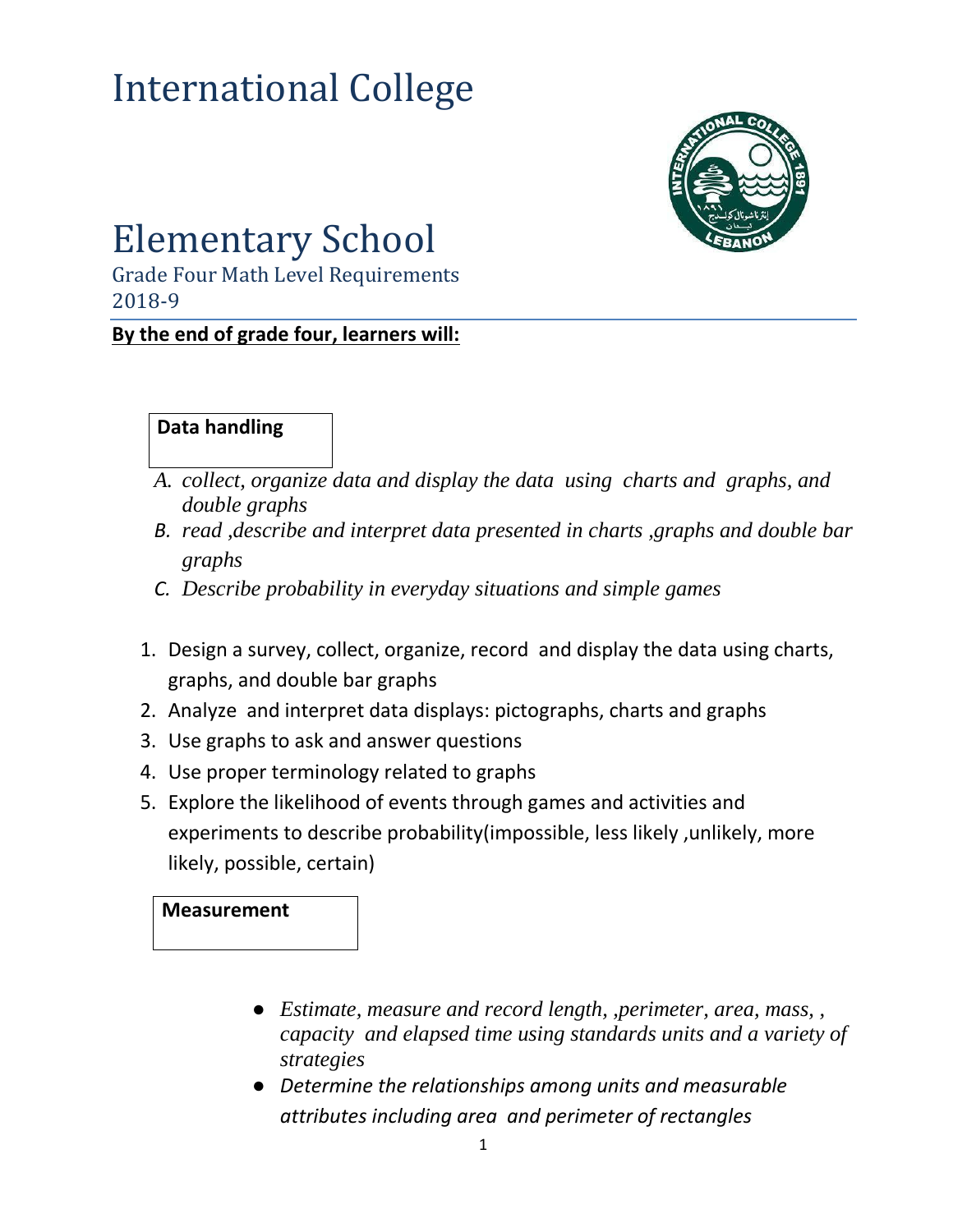- 1. Estimate, measure and record length, mass, capacity and time using standard units
- 2. Construct a segment or draw a specific object given a certain length millimeters or centimeters
- 3. Use the metric system chart to read, understand, compare, and convert linear measurements
- 4. Determine through investigation the relationship between the side lengths of a rectangle and its perimeter and area
- 5. Estimate, measure using a variety of tools and strategies and record the perimeter and area of polygons
- 6. Distinguish perimeter and area of polygons in a problem solving context
- 7. Estimate, measure and represent time intervals to the nearest minute
- 8. Estimate and determine elapsed time with and without using time intervals
- 9. Understand, Interpret and analyze time relationships in a problem solving context
- 10.Compare and order a variety of collections using standard units of mass and capacity
- 11.Determine through investigation the relationship between grams and kilograms, and between milliliters and liters
- 12.Select and justify the most appropriate standard unit and tools of measurement for various measurements

#### **Shape and space**

#### **By the end of grade four, learners will:**

- *A. Identify quadrilaterals and three dimensional figures and classify them b their geometric properties and compare various angles to benchmarks.*
- *B. Construct three dimensional figures using two dimensional shapes*
- *C. Identify and describe the location of an object using a grid map and reflect two dimensional shapes*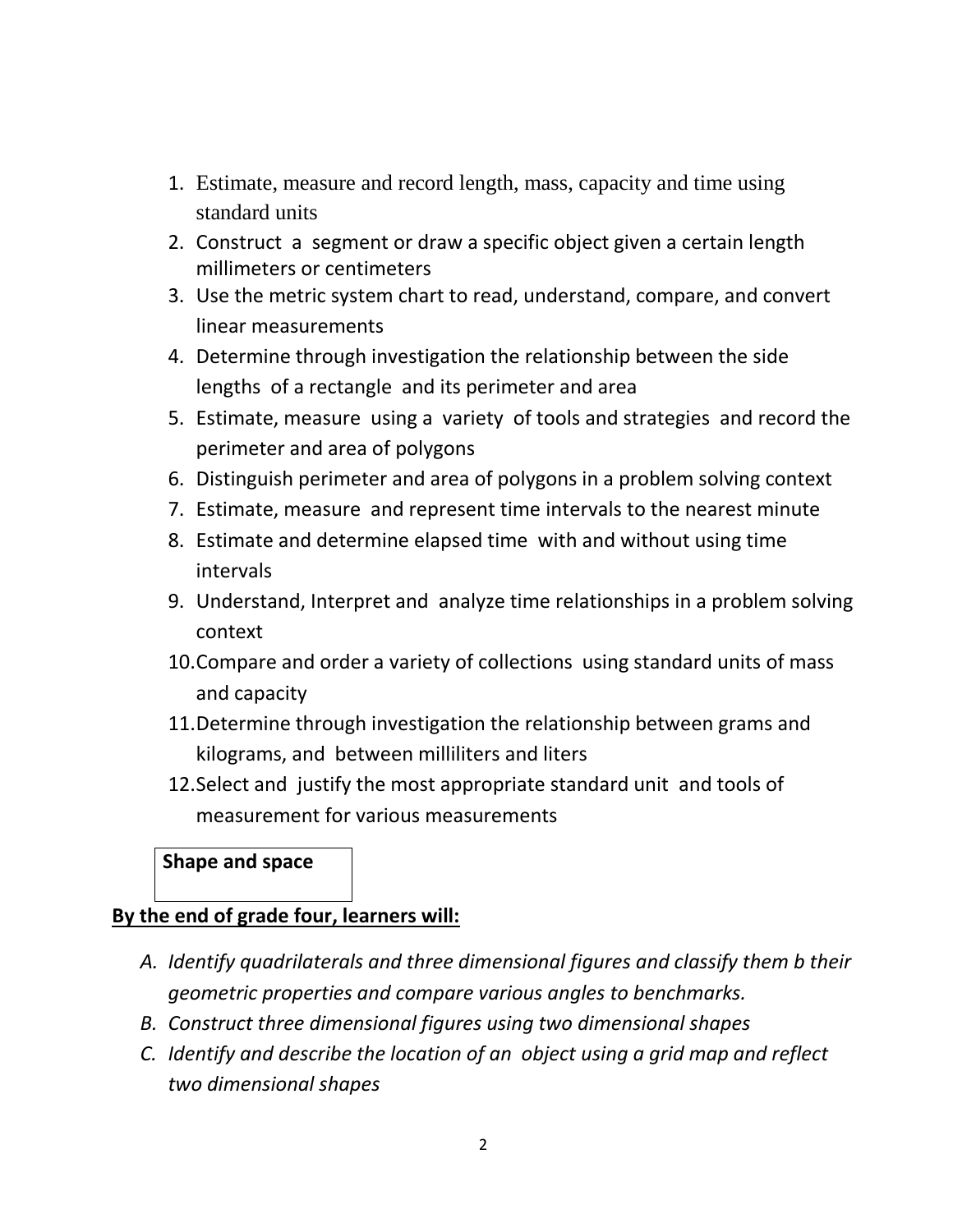- 1. Identify and draw lines symmetry for two dimensional shapes2
- 2. Identify, classify and label different quadrilaterals and sort them according to their geometric properties such as parallel sides; symmetry; number of right angles.
- 3. Identify and label parts of a circle
- 4. Identify and classify different types of angles (according to their shape and measurement such as right angle 90 degrees)
- 5. Measure and construct angles using a protractor
- 6. Identify and describe prisms and pyramids, and classify them by their geometric properties such as number of vertices or faces
- 7. Construct a three dimensional figure using a variety of strategies ( from a picture or a model of the figure and using only congruent shapes)
- 8. Construct pyramids and prisms from given nets
- 9. Identify and differentiate between points, rays, segments and lines
- 10.Identify the relationship between lines such as parallel or intersecting.
- 11.Use mathematical language to describe, sort and model geometric ideas
- 12.Identify, locate and describe the general location of an object using a grid system
- 13.Demonstrate an understanding of reflection by creating and analyzing symmetrical designs using a variety of tools

**Pattern and function**

# **By the end of grade four, learners will:**

- *Describe, extend and create a variety of numeric patterns, make predictions related to patterns and investigate repeating patterns*
- *Demonstrate an understanding of the concept of equality pairs of expressions using addition, subtraction and multiplication.*
	- 1. Describe, extend, create a variety of numeric patterns and make predictions
	- 2. Demonstrate an understanding of the concept of equality pairs of expressions using addition, subtraction and multiplication
	- 3. Understand and apply the operations relationship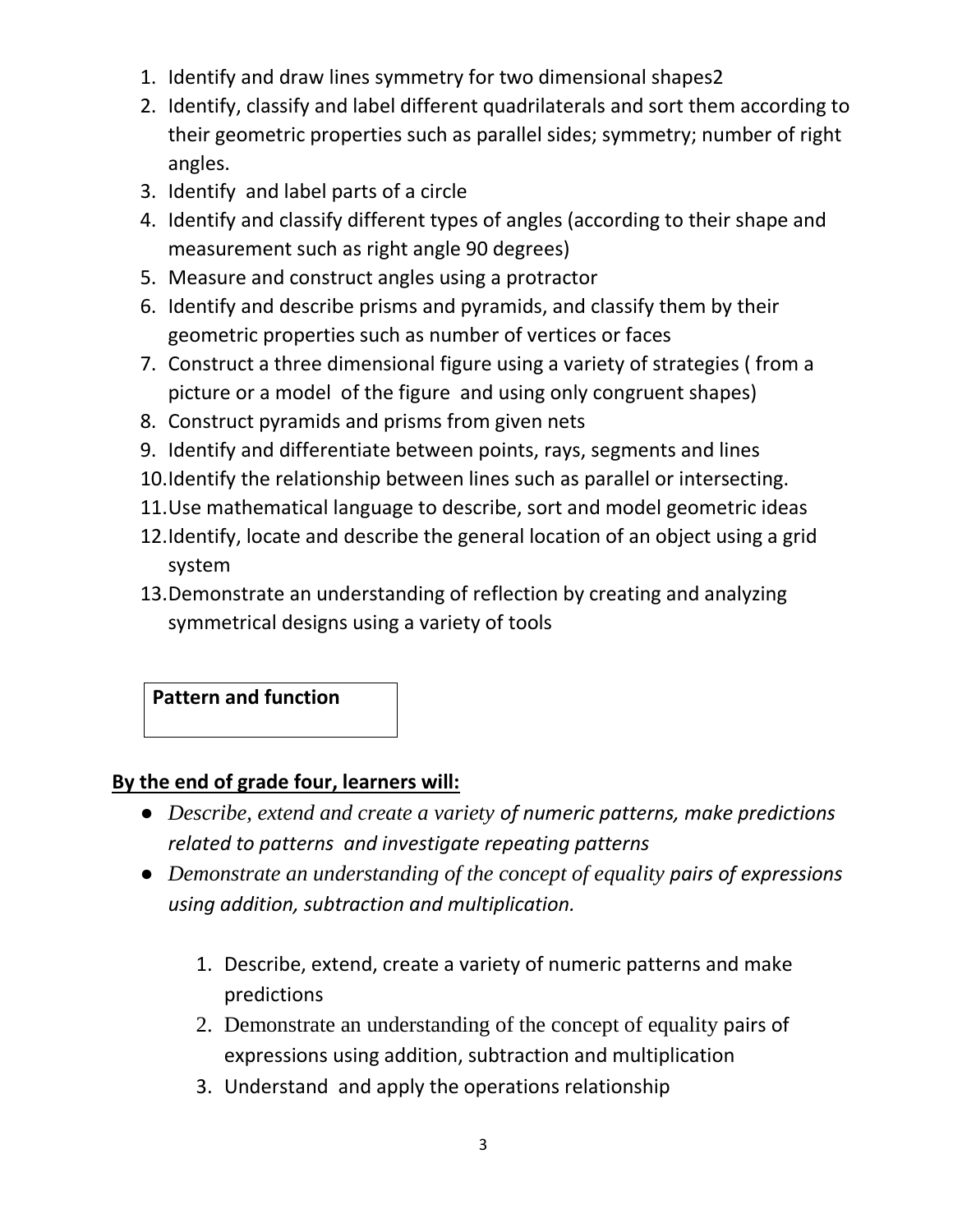- 4. Use operation relationships to find the missing variable in addition, subtraction and multiplication , and to solve problems
- 5. Understand the properties of zero and one in multiplication and division
- 6. Model and explain number and geometric patterns
- 7. Use the pattern to find the multiples of number
- 8. Interpret pattern to understand divisibility rules of 2,3,5, 9 and 10
- 9. Understand and apply mental math strategies using operation relations

## **NUMBER**

## **By the end of grade four, learners will:**

- *Read, represent, compare and order whole numbers to the thousands, decimal numbers and simple fractions.*
- *Demonstrate an understanding of numbers by counting forward and backwards by 0.1 and by fractional amounts*
- *Solve problems involving the addition and subtraction multiplication and division of single and multi-digit whole numbers and involving addition and subtraction of decimals numbers to the tenths using a variety of strategies*

#### **Whole Numbers**

- 1. Read, represent, compare and order whole numbers to the thousands using base ten system using a variety of tools
- 2. Round, estimate the sum, difference, and product up to a 1000
- 3. Using the standard algorithm, add and subtract multiply by a two digit whole number and divide by a one digit whole number
- 4. Apply operation properties and relationships to solve problems.5.
- 5. Select the appropriate method ( estimation, written or mental strategies ) for solving single and multi-steps word problems involving addition, subtraction, multiplication and division of single and multi-digit whole number , and involving addition and subtraction of decimal to the tenths